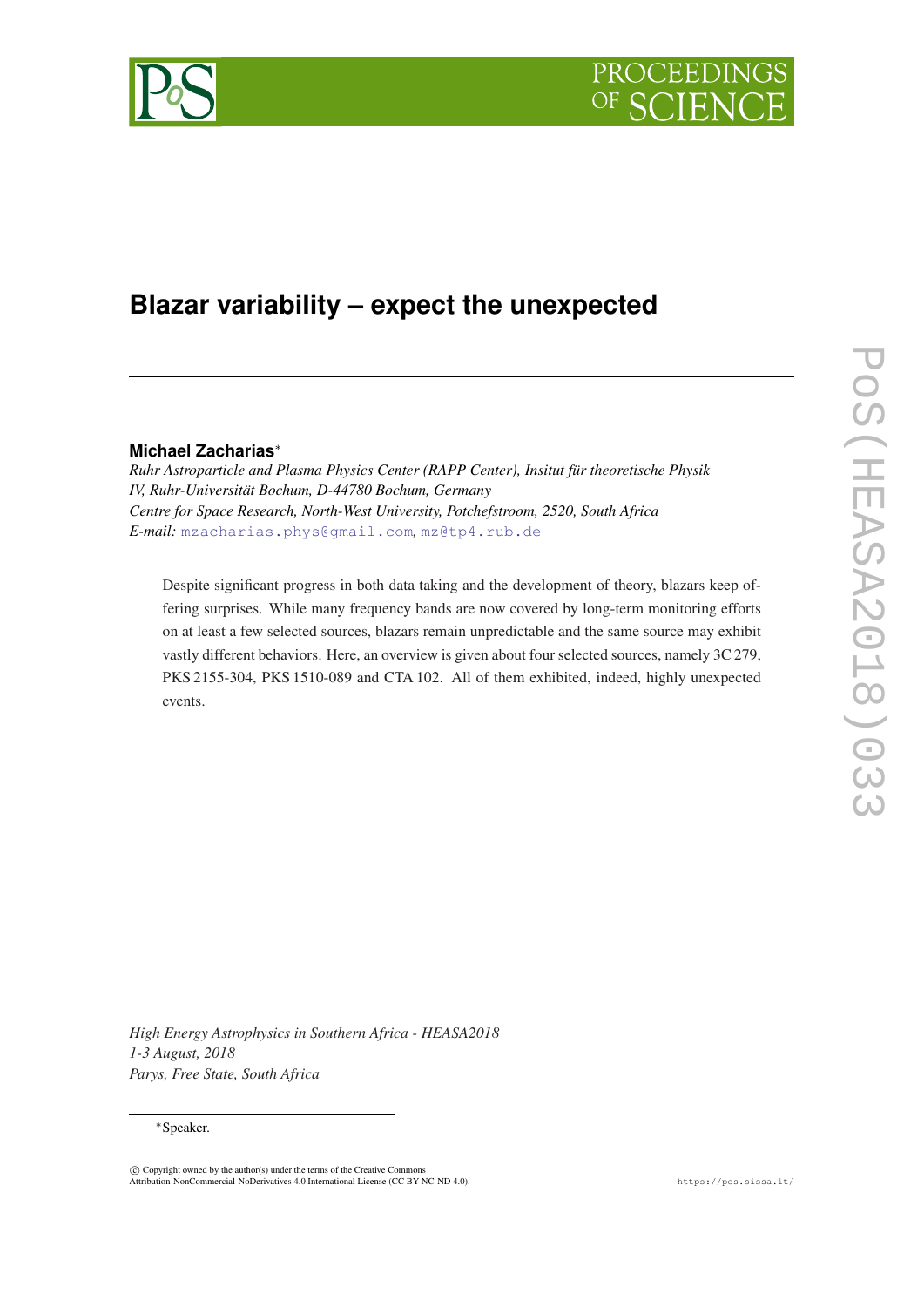### 1. Introduction

Variability of blazars, the relativistically beamed version of active galaxies [[1](#page-7-0)], is observed across all frequencies and time scales. Flares as short as minutes, as well as high states lasting for months to years are a common feature. Apart from the duration of flares, the specific form of the lightcurve can be different for each flare (symmetric, fast rise and slow decay, vice versa, etc). Interestingly, flares within an individual source are different from case to case and it is difficult to connect a given flare with a specific mechanism.

Nonetheless, blazars share common features. Most notably, the characteristic double-humped spectral energy distribution (SED). The low-energy component is attributed to synchrotron emission of relativistic electrons, while the high-energy component is either due to inverse Compton (IC) emission of the same electron population or processes involving relativistic protons. Seed photons for the former process are the internal synchrotron photons (resulting in synchrotron-self Compton (SSC) emission [[2\]](#page-7-0)) or external photon fields, such as the accretion disk [[3](#page-7-0)], the broadline region (BLR) [\[4\]](#page-7-0), the dusty torus (DT) [[5](#page-7-0)], the cosmic microwave background [\[6\]](#page-7-0) and others, if available. Hadronic processes involve proton synchrotron emission, proton-γ interactions producing pions, muons, and electrons<sup>1</sup>, as well as Bethe-Heitler pair cascades [[7](#page-7-0), [8](#page-7-0)]. Different combinations of these processes are usually considered within a one-zone emission model, where a small zone within the large-scale jet is responsible for the main radiative output. The short variability time scales, and specific large-scale jet models [[9](#page-7-0), [10\]](#page-7-0), suggest that the emission is, indeed, dominated by specific regions within the jet<sup>2</sup>.

Blazars are classified according to the width of their optical emission lines into flat spectrum radio quasars (FSROs), which exhibit broad lines  $(EW > 5\text{Å})$ , and BL Lac objects, which show narrow or no lines. BL Lac objects are further classified according to the peak frequency of their synchrotron component into low-frequency peaked BL Lac objects (LBL,  $v_{\text{peak}} < 10^{14}$  Hz), intermediate-frequency peaked BL Lac objects (IBL,  $10^{14}$  Hz  $< v_{\text{peak}} < 10^{15}$  Hz) and high-frequency peaked BL Lac objects (HBL,  $v_{\text{peak}} > 10^{15}$  Hz).

In this article, a selected number of particularly interesting flares are summarized along with observational features and potential explanations. These flares are among the most extreme cases of blazar outbursts, and by no means display "normal" blazar behavior. Nonetheless, it is these cases where our understanding of jets is pushed to the limits.

## 2. 3C 279

3C 279 is an FSRQ at a redshift of  $z = 0.536$  [\[13](#page-7-0), [14](#page-7-0)]. It was first detected at high-energy (HE,  $E > 100$ MeV)  $\gamma$ -rays with EGRET [\[15](#page-7-0)] and has been established as a highly variable source in this energy range with *Fermi*-LAT [[16](#page-7-0)]. It produced its first big surprise by being the first FSRQ to be detected at very-high-energy (VHE,  $E > 100$  GeV) γ-rays with MAGIC in 2006 [\[17](#page-7-0)], as the bright nuclear photon field of the BLR was assumed to attenuate all VHE photons. The VHE γray emission has strong implications for the modeling of the flare, and simple leptonic one-zone

<sup>&</sup>lt;sup>1</sup>The term electrons also includes positrons for convenience.

<sup>&</sup>lt;sup>2</sup>Extended jet emission, as in the blazar AP Librae  $[11, 12]$  $[11, 12]$  $[11, 12]$  $[11, 12]$ , are ignored here, as no significant variability is expected from extended jets.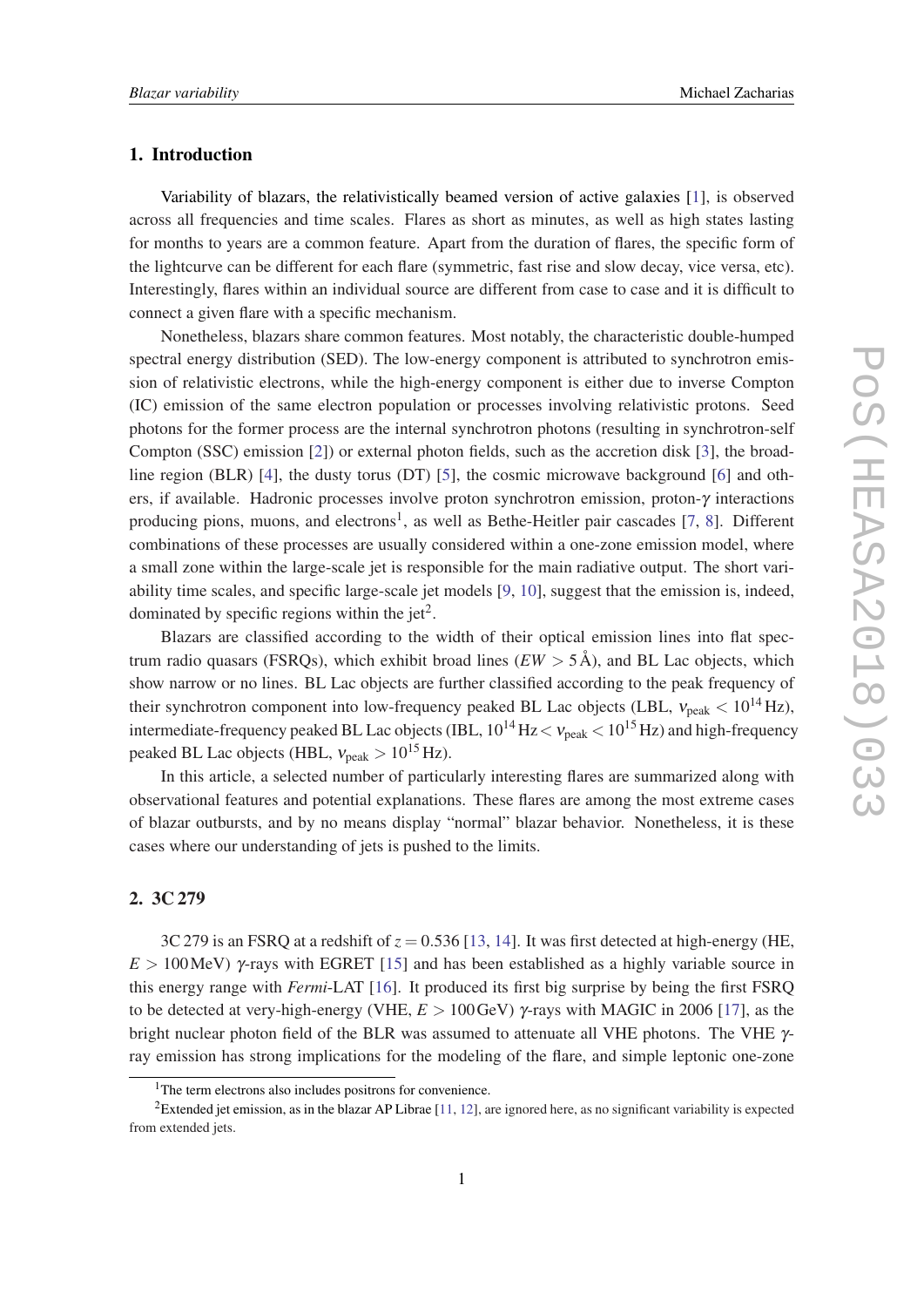models failed to reproduce the spectrum [\[18](#page-7-0)]. Either leptonic multi-zone or hadronic models were required to account for the observations.

The advent of the *Fermi*-LAT instrument in August 2008 resulted in a continuous coverage of 3C 279 at HE γ-rays. Contemporaneous multiwavelength (MWL) observations revealed a large variety of flaring characteristics. The HE γ-ray spectrum derived for various flares shows all kinds of behaviors from simple flux increases to flux increases with softer spectra, and even flux increases with significantly harder spectra. The latter can lead to photon indices as hard as 1.7 [\[19\]](#page-7-0). These hard spectra might explain the potential for VHE γ-ray detections in 3C 279.

The brightest detected flare at HE  $\gamma$ -rays took place in June 2015. Integrated fluxes reached values exceeding  $3 \times 10^{-5}$  ph/cm<sup>2</sup>/s in a 3 hr time bin, which is at least a factor 30 above quiescent levels and made 3C 279 briefly the brightest  $\gamma$ -ray source in the sky. The flare resulted in various target-of-opportunity (ToO) observations, including Swift and INTEGRAL. The resulting time-averaged spectra were interpreted using leptonic and hadronic steady-state one-zone models. While both models can fit the data, the leptonic model suffers from low, sub-equipartition magnetic fields, and the hadronic model from a large jet power [[20\]](#page-7-0). The high  $\gamma$ -ray fluxes measured with *Fermi*-LAT enabled the detection of intra-orbit variability as short as a few minutes [[21\]](#page-7-0). This is challenging for any model. A possible explanation is moving mirrors [[22\]](#page-7-0), where the reflection of radiation back into the emission region enhances the energy density of the reflected radiation by orders of magnitudes. Strong magnetic fields on the order of kG could account for the fast variability within a hadronic model, as shown by explicit modeling [\[23](#page-7-0)]. The picture of this flare is further complicated by the detection of VHE γ-rays with H.E.S.S. [[24\]](#page-7-0). This observation indicates that the emission region must be located outside of the strong BLR photon field, which rules out IC/BLR as the main γ-ray emission process.

3C 279 has revealed further surprises in subsequent years. In 2017 it underwent a major optical flare [[25\]](#page-7-0) without a significant counterpart in the γ-ray domain. In early 2018 another big γ-ray flare was recorded with *Fermi*-LAT, and H.E.S.S. observed renewed VHE γ-ray activity – however, after the HE γ-ray flux had considerably dropped [[26](#page-7-0)]. 3C 279 continued to be highly active in 2018 with two more detections at VHE  $\gamma$ -rays [[27,](#page-7-0) [28](#page-7-0)] and long periods of MWL activity. Apparently, the source is able to produce VHE  $\gamma$ -rays during many flares, but when and how exactly is an open question.

#### 3. PKS 2155-304

PKS 2155-304 is an HBL at a moderate redshift of  $z = 0.116$ . It was established as an X-ray source in the late 1970s [\[29](#page-7-0), [30](#page-7-0)], and detected at HE γ-rays with EGRET in the 1990s [\[31](#page-7-0)]. Strong variability was also established by MWL observations at that time with X-ray variability as fast as 1 hr [[32\]](#page-8-0). During an MWL outburst in 1997, the first detection at VHE γ-rays was reported by the Durham group [[33](#page-8-0)]. H.E.S.S. confirmed the VHE  $\gamma$ -ray nature of PKS 2155-304 in 2002 and 2003 [[34\]](#page-8-0), and has monitored the source ever since.

Several MWL campaigns have been done on PKS 2155-304, however the picture remains inconclusive. In 2003 a campaign lasting several weeks established intranight variability in the VHE domain, but no correlation with any other band could be found [\[35\]](#page-8-0). A similar campaign in 2008 that included for the first time the *Fermi*-LAT instrument, revealed evidence for correlated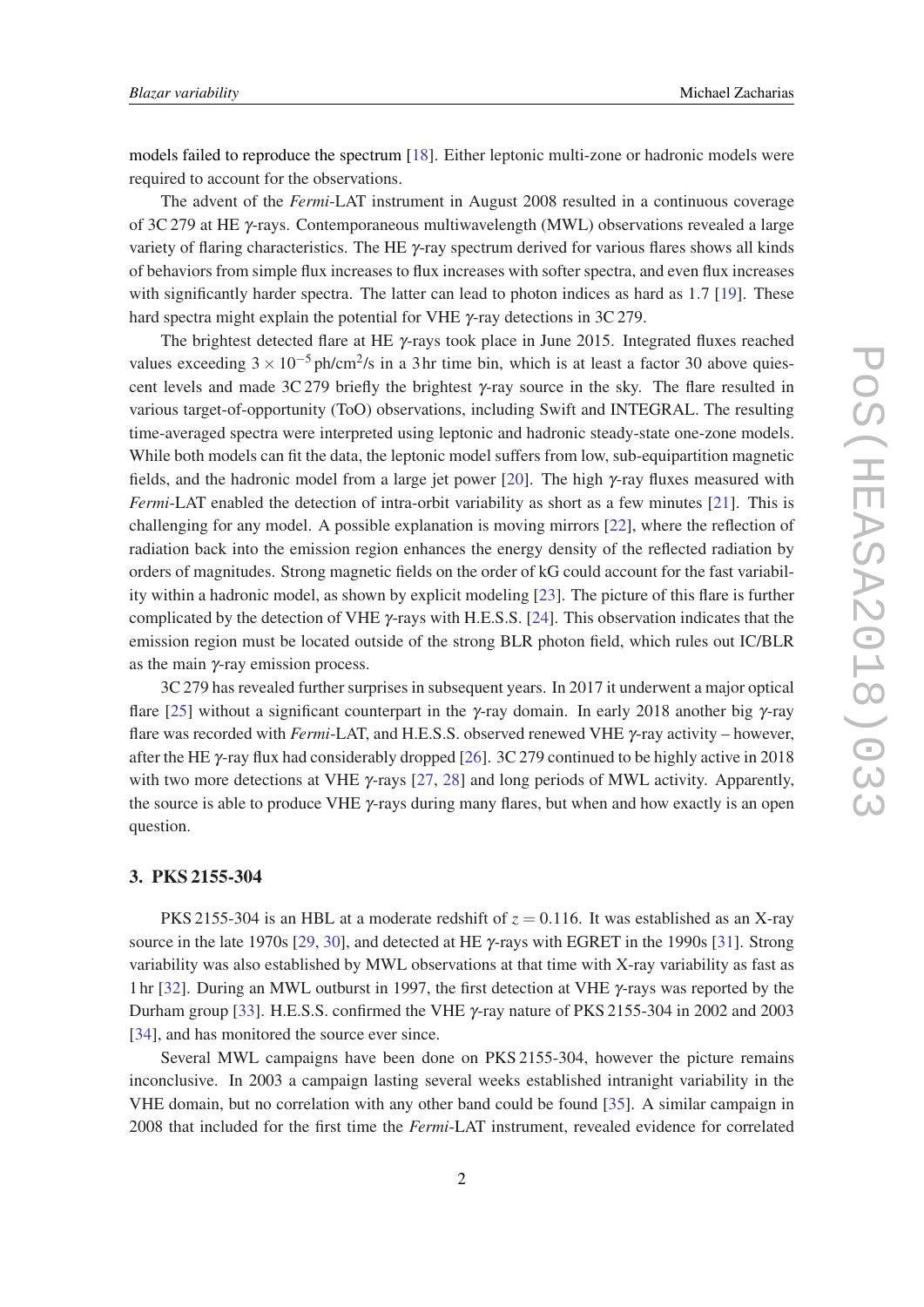behavior between the VHE and the optical band, but not between the VHE and the X-ray or HE γ-ray band [[36\]](#page-8-0). As the lightcurves were only mildly variable, PKS 2155-304 was considered to be in a low state. The data of the 2008 campaign was modeled using a time-dependent two-zone SSC model in order to achieve the different correlations [\[37](#page-8-0)]. A similar conclusion was reached by a different study [\[38](#page-8-0)], which compared a one-zone SSC model with a two-zone SSC model and a lepto-hadronic scenario. As both the two-zone SSC and the lepto-hadronic scenario achieve comparable fits, which are significantly better than the one-zone SSC model, it was concluded that at least two particle populations (two electron populations for the two-zone SSC, or an electron and a proton population in the lepto-hadronic model) are required to explain PKS 2155-304 in its low state. In line with this statement, a reproduction of the same data set was also achieved using a spine-sheath model [\[39\]](#page-8-0), where the sheath contains electrons and protons, while the spine contains electrons and positrons.

Apparently, PKS 2155-304 is already interesting in its low state, as the simple one-zone SSC model already fails. However, the source is probably most famous for its tremendous VHE γ-ray outburst observed with H.E.S.S. in July 2006. In the early hours of July 28 (MJD 53944), the flux reached an average value of more than 10 times of previous quiescent levels, corresponding to more than 7 times the Crab Nebula flux above the same energy threshold (200GeV). Peak fluxes on minute scales exceeded this average flux by a factor 2 [\[40](#page-8-0)]. Two nights later another, and similarly strong, outburst was detected – this time simultaneous observations were achieved in the VHE  $\gamma$ rays and X-rays by H.E.S.S. and Chandra, respectively [[41\]](#page-8-0). The VHE-to-X-ray flux ratio reveals a cubic relation, which cannot be adequately described by the usual SSC process. The second flare was modeled in [\[42](#page-8-0)] employing three models. The first one uses a two-zone model, where a larger emitting region is responsible for the X-ray component, while a smaller and faster moving region is responsible for the VHE γ-ray output. The minute-short variability could be attributed to more small zones. In this model, all components are basically independent of each other. A second model used the blob-in-a-jet scenario, where the two zones are no longer independent. The jet is strongly out of equipartition, while the blob is close to equipartition. The jet part of this model includes a large-scale structure that also reproduces the radio portion of the spectrum and incorporates adiabatic losses of a particle distribution moving down the expanding jet. The third model assumes a stratified jet, where particles are injected at the base and their flow down the jet is followed. The lightcurves and spectra have been calculated by integrating over the entire model jet. Most of the variability is accounted for by varying the acceleration strength. It is noted that the absorption within the jet injects electron-positron pairs that increase the particle flux between the base and the "main" emission point by an order of magnitude. The pair injection is considered as one of the main drivers of the fast variability in this case. A different scenario for the flare is drawn in [\[43](#page-8-0)], which considers turbulent flows and a jets-in-jet scenario. In both cases the flaring region contains numerous subregions, which move in random directions with random Lorentz factors. This randomness is able to explain the fast variability.

PKS 2155-304 is still closely monitored by H.E.S.S. and other instruments. While a flare, similar to that in 2006, has not been seen again, the source's behavior remains full of surprises. An analysis of the low-state reveals log-normal behavior and colored noise [[44\]](#page-8-0), which differs from the red-noise spectrum during the flare implying a break in the power spectrum at time scales of about a day. If this break is a universal feature of the source or stems from the flare itself, is yet to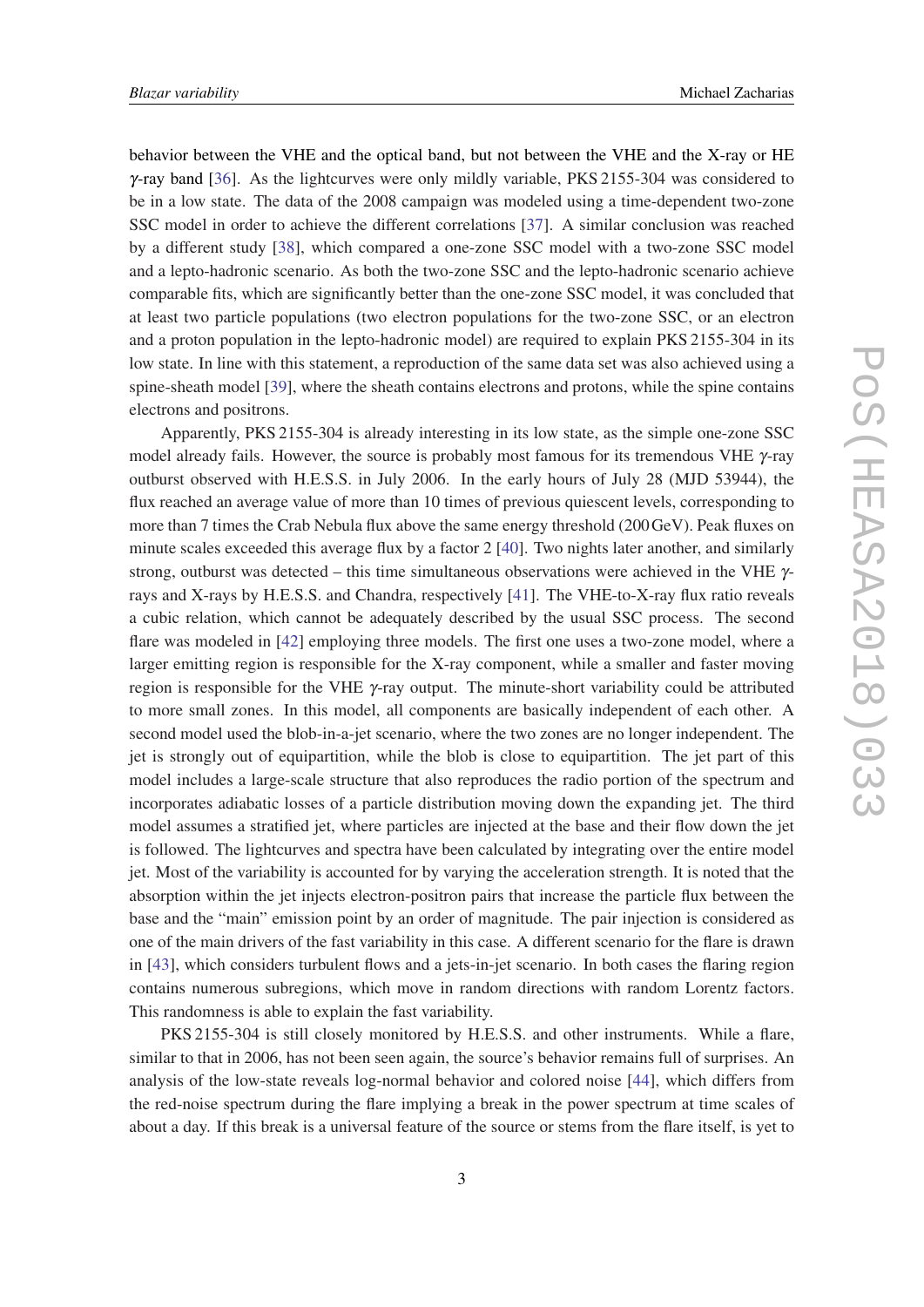be established.

#### 4. PKS 1510-089

PKS 1510-089 is an FSRQ at a redshift  $z = 0.361$ . It was the second established FSRQ at VHE  $\gamma$ -rays [\[45](#page-8-0)]. This detection was made with H.E.S.S. during a HE  $\gamma$ -ray and optical flare in 2009. It added a piece to the puzzling picture of the source. The source was very active during the first 8 years of the operation of *Fermi*-LAT, however no clear correlation pattern between any band has emerged yet as the MWL behavior changed from flare to flare, and so did the models used to explain them.

The 2009 flare has been explained in a steady-state scenario by invoking the IC emission of both the BLR and the DT [\[46](#page-8-0)]. As the Klein-Nishina cut-off prevents any BLR photons to be scattered into the VHE γ-ray regime, the DT photon field is required to explain the detection with the H.E.S.S. experiment. The inevitable absorption of VHE γ-ray photons in the BLR photon field requires that the location of the emission region during this flare was located close to the outer edge of the BLR.

A study [\[47](#page-8-0)] using *Herschel* data taken in September 2011 revealed that a single zone could not account for the contemporaneous MWL spectrum. Instead, a two-zone model was applied, where the infrared part originated from synchrotron emission by a zone embedded within the DT, while the higher frequency synchrotron emission, as well as the HE γ-ray emission originated from a zone within the BLR.

Three major flares occurred in quick succession in October/November 2011 [[48](#page-8-0)]. The detailed HE  $\gamma$ -ray lightcurve reveals that every peak exhibits a different behavior. The first peak is very short, lasting just a few hours. The second peak lasted a few days with an almost symmetric profile. The third peak also lasted a few days, however with a sharp rise, and slow decay. This activity phase has been explained with an expanding emission region outside of the BLR [\[49](#page-8-0)]. The expansion leads to non-uniformity of the Doppler factor across the jet, which distorts the lightcurve and may explain the different profiles.

A two months long flaring state in 2012 with strong variability in the HE γ-ray and optical R band resulted in ToO observations with MAGIC [[50\]](#page-8-0), which confirmed the H.E.S.S. detection of PKS 1510-089 as a VHE γ-ray emitter. While the source was highly variable in many bands, no variability was detected in the VHE band (similar to the 2009 flare). Two steady-state modeling attempts have been made for the integrated spectra. The first one is a one-zone model located within the DT to avoid the strong attenuation of  $\gamma$ -rays by the BLR. The second model employs the spine-sheath configuration located near the VLBI radio core (several parsecs away from the black hole), where photons of the slow sheath act as target photons for the faster spine.

The first four years of *Fermi*-LAT data on PKS 1510-089 were analyzed in [[51\]](#page-8-0). Hour-scale variability in the HE γ-ray band was established. Furthermore, the work tried to find the location of the emission region of the γ-rays within the jet. While no particular constraint was possible, the conclusion was drawn that the γ-rays cannot originate solely from the base of the jet, but probably come from several regions located throughout the jet.

VHE γ-ray variability in PKS 1510-089 was finally established during another strong MWL flare in 2015 [[52\]](#page-8-0). Similar models as during the 2012 flare [\[50](#page-8-0)] were used giving comparable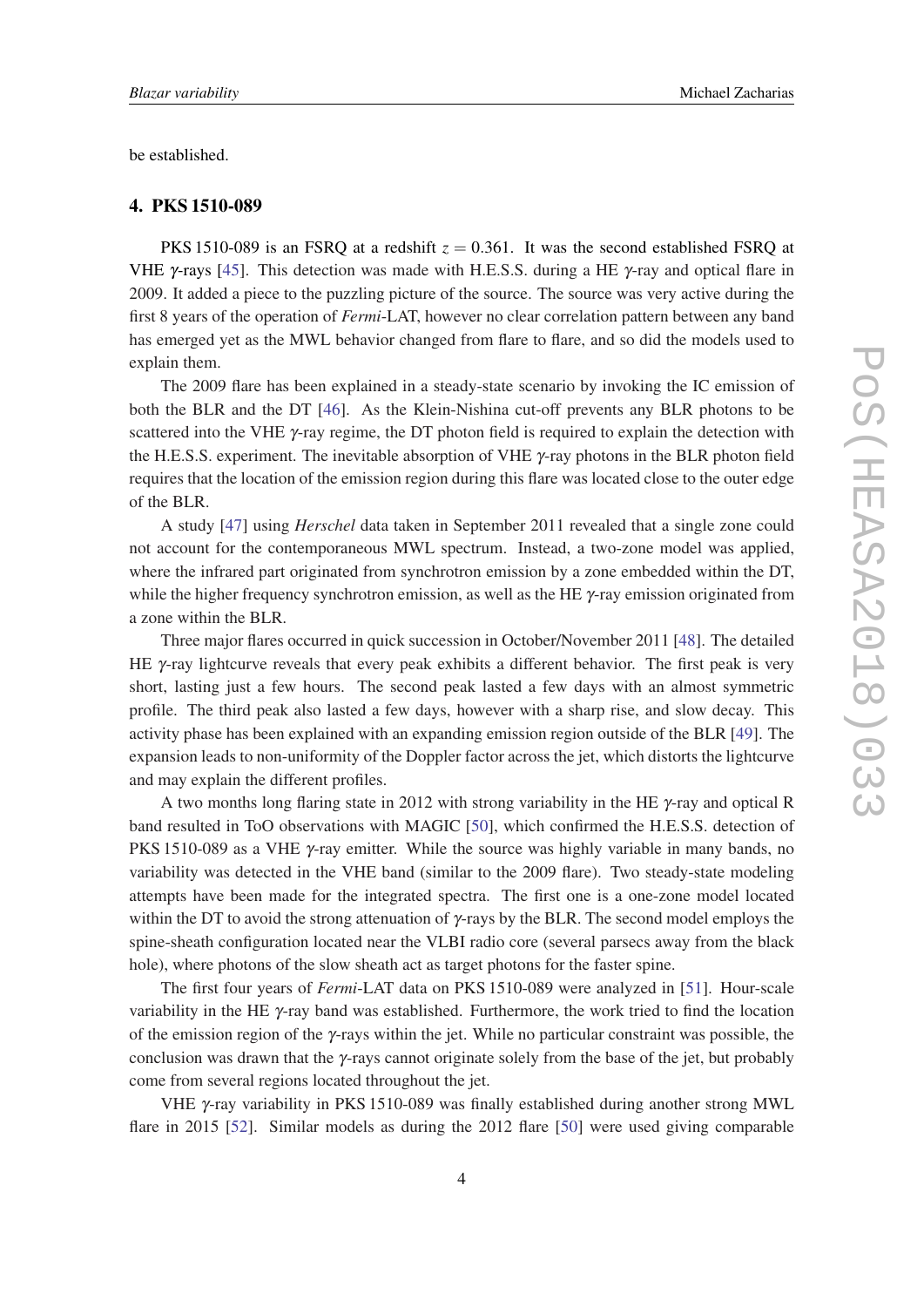results. As in both cases a connection with the emergence of a new moving radio knot on parsec scales is possible, the flares might be induced at that distance within the radio core. This would be far away from the usual positions within the thermal fields of the BLR or the DT.

As if the flares mentioned above were not enough, PKS 1510-089 still had a surprise for observers. In May/June 2016 it underwent another major flare, which lasted merely two days and was concentrated on the highest energies [[53](#page-8-0)]. The VHE γ-ray flux rose by more than a factor 10 about previously measured values, while the integrated HE  $\gamma$ -ray flux barely changed. However, the HE  $\gamma$ -ray spectrum significantly hardened up to photon indices of 1.6. The observations with H.E.S.S. and MAGIC revealed for the first time intra-night variability in the VHE γ-ray band in this source. The only other contemporaneous observations were conducted with the optical telescope ATOM in the R-band. A mild flare can be seen in the optical lightcurve, however the details differ considerably from the VHE γ-ray lightcurve.

In the meantime, the MAGIC Collaboration integrated their data taken during HE  $\gamma$ -ray low states [\[54](#page-8-0)]. These observations reveal a significant VHE  $\gamma$ -ray flux implying that for the first time an FSRQ has been established as a continuous VHE  $\gamma$ -ray emitter. This has strong consequences for the emission region and the emission processes at work within the jet.

## 5. CTA 102

The last source to be discussed here is CTA 102, an FSRO at  $z = 1.032$  that was one of the first quasars to be detected in the mid 1960s<sup>3</sup>. While it was known to be a variable source, during the first years of operation of *Fermi*-LAT, it was remarkably silent, and was barely detectable in daily bins. This changed in 2012, when the source flux increased significantly. With the exception of a few months in 2014, the source has been detectable on daily scales with *Fermi*-LAT ever since. The source behavior changed again in the beginning of 2016, when a strong flare raised the average flux level further. From November 2016 till February 2017, CTA 102 underwent a spectacular outburst. Another outburst at the beginning of 2018 marked another change in the average flux back to pre-2016 levels [\[55](#page-8-0)].

This brief description of the last 10 years in HE  $\gamma$ -rays already shows what a remarkable source CTA 102 is. In 2012 a bright MWL outburst was detected [\[56](#page-8-0)]. It was found that the flux relationship between the optical and  $\gamma$ -ray flux was linear during the flare, but quadratic after the flare. The former has been interpreted as a change in the Doppler factor, while the latter is consistent with an SSC dominated  $\gamma$ -ray domain. Spectral shifts during the flare, as well as the Stokes parameter pattern support the conclusion of a varying Doppler factor as the main driver of the flare.

The flare in late 2016 and early 2017 was exceptionally bright. Peak fluxes in the γ-ray domain rose by more than a factor 50 over the pre-flare level (even though that was already a factor of a few above the pre-2012 quiescent flux), while the optical flux rose by a factor 100 over the pre-flare level<sup>4</sup> [[57\]](#page-8-0). Fast variability was observed in both bands [[58,](#page-8-0) [59\]](#page-8-0). A varying Doppler factor was again proposed as an explanation [[60\]](#page-8-0), which include different (i.e. non-co-spatial) emission locations for the opical, infrared and radio emission, as these energy bands required different Doppler

 $3$ Fun fact: It even got a song by "The Byrds" in 1967.

<sup>&</sup>lt;sup>4</sup>The optical flux became so bright that CTA 102 was visible by eye through a small telescope.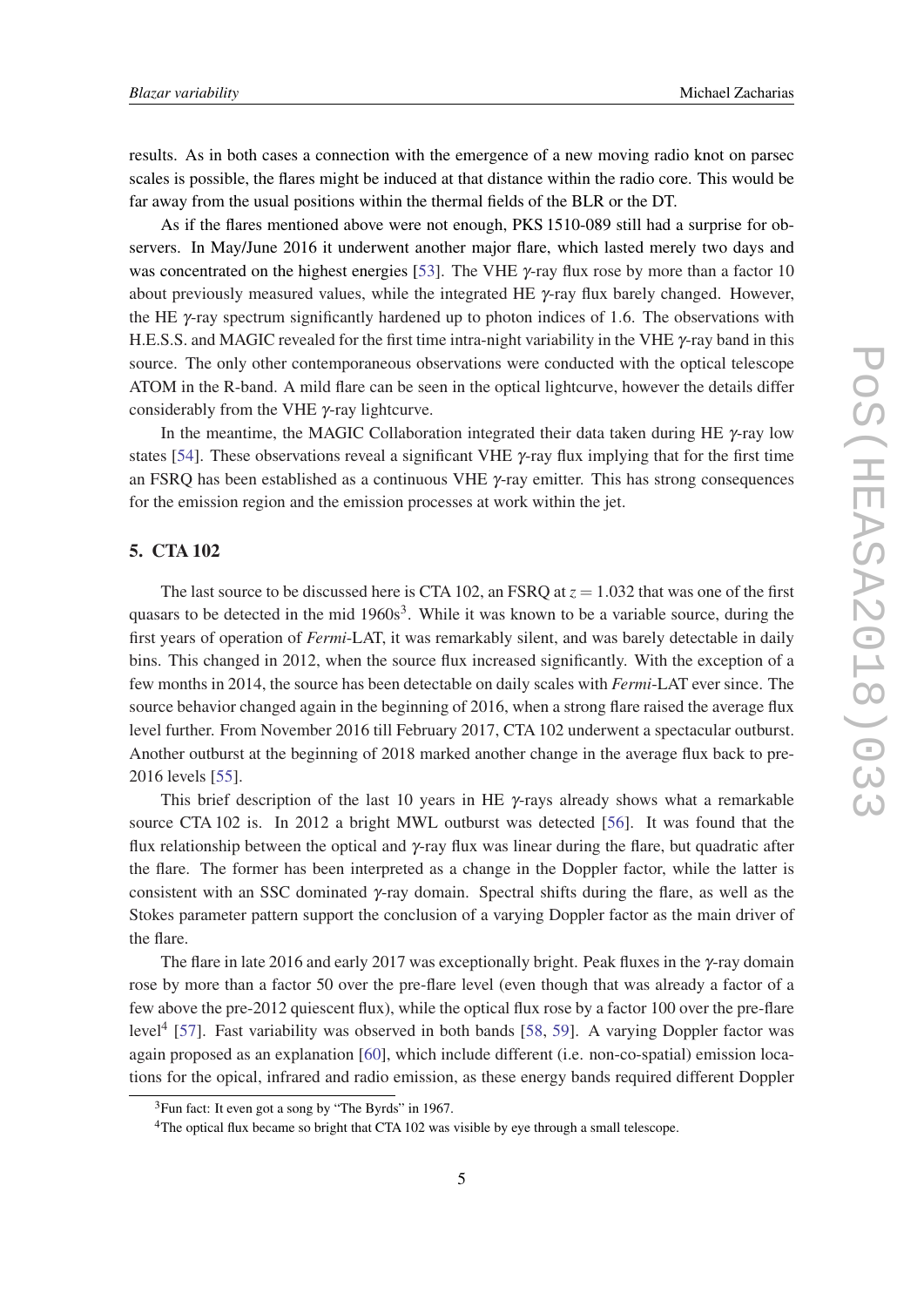factors to explain the observed variability. A wobbling jet could explain the different Doppler factors exhibited by CTA 102 during the flare and the previous years.

Alternatively, the big flare could have been induced by the ablation of a gas cloud [\[57](#page-8-0), [55](#page-8-0)] that intruded into the jet. This process continuously injects matter from the cloud into the jet flow. The duration of the event is then determined by the size of the cloud, and the flux enhancement by the density of the cloud. The model provides a relatively simple explanation for the event with minimal assumptions that can easily explain the symmetry of the lightcurve of the 4-months-long flare. An open question in this model is the nature of the gas cloud. Possibilities with different probabilities range from BLR clouds over star-forming regions to the astrospheres of red giant stars.

VLBI radio observations [\[61](#page-8-0)] around the flare have revealed the emergence of a superluminal radio knot with an estimated variability Doppler factor of ∼ 35 before the flare, which crossed a recollimation shock during the time of the flare. This supports both models described above.

#### 6. Summary

In this paper a brief overview was given on surprising blazar activity. The four listed sources – 3C 279, PKS 2155-304, PKS 1510-089, and CTA 102 – exhibited vastly different flares in terms of duration, lightcurve profile, spectral behavior and MWL correlations. This is true not just from source to source but also for the sources individually, as no flare has been comparable to another. The typical (leptonic) one-zone model faces severe difficulties in explaining any of these flares, and many other models have been invoked with varying successes. The VHE  $\gamma$ -ray detections of FSRQs complicate the picture substantially. They imply that the responsible emission region cannot be located deep within the BLR [[62\]](#page-9-0), as the inevitable absorption would not allow the detection of VHE γ-rays. Hence, the emission regions are located relatively far away from the black hole, where the jet may have widened considerably already. This implies that the emission regions of the fast flares do not encompass the entire width of the jet, and point instead to small subregions within a larger flaring environment [[63,](#page-9-0) [64\]](#page-9-0).

Up to this point an "encompassing picture" of blazar flares remains elusive. Especially, the missing similarity of flares within a single source complicates the picture, as these flares should originate from within the same large-scale jet. It will be an interesting task to "evolve" the different types of flares from – more or less – the same ground state. For now, this makes it impossible to predict how a flare evolves even on short time-scales. On the other hand, it encourages deep observations at all wavelengths – at best, in the form of monitoring – in order to obtain the complete picture for the whole duration of a flare.

#### Acknowledgement

I wish to thank the organizers of the HEASA 2018 conference for the invitation and their hospitality. The list of sources and referenced flares and models is a personal choice, and certainly incomplete. My sincere apologies to authors of omitted papers. Funding by the German Ministry for Education and Research (BMBF) through grant 05A17PC3 is gratefully acknowledged.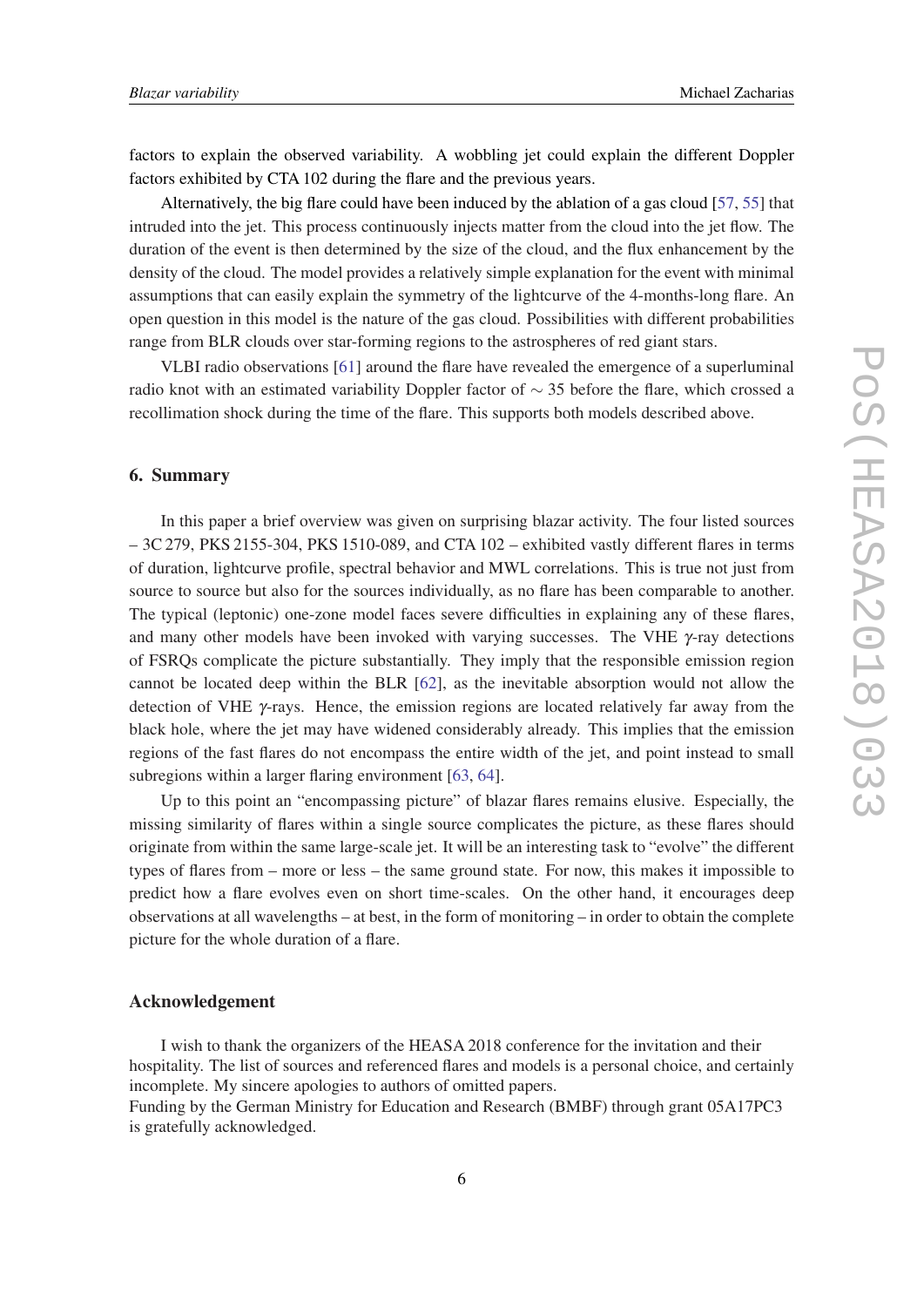#### <span id="page-7-0"></span>References

- [1] Blandford R., Rees M.J., 1974, MNRAS, 169, 395
- [2] Maraschi L., Ghisellini G., Celotti A., 1992, ApJ, 397, L5
- [3] Dermer C.D., Schlickeiser R., 1993, ApJ, 416, 458
- [4] Sikora M., Begelman M.C., Rees M.J, 1994, ApJ, 421, 153
- [5] Blazejowski M., Sikora M., Moderski R., Madejski G.M., 2000, ApJ, 545, 107
- [6] Böttcher M., Dermer C.D., Finke J.D., 2008, ApJ, 679, L9
- [7] Mücke A., Protheroe R.J., 2001, APh, 15, 121
- [8] Böttcher M., Reimer A., Sweeney K., Prakash A., 2013, ApJ, 768, 54
- [9] Potter W., Cotter G., 2013, MNRAS, 431, 1840
- [10] Lucchini M., Markoff S., Crumley P., Krauß F., Connors R.M.T., 2018, MNRAS *accepted*, [arXiv: 1810.11341]
- [11] Kaufmann S., Wagner S.J., Tibolla O., 2013, ApJ, 776, 68
- [12] Zacharias M., Wagner S.J., 2016, A&A, 588, A110
- [13] Burbidge E.M., Rosenberg F.D., 1965, ApJ, 142, 1673
- [14] Marziani P., Sulentic J.W., Dultzin-Hacyan D., Calvani M., Moles, M., 1996, ApJS, 104, 37
- [15] Hartman R.C., Bertsch D.L., Bloom S.D., Chen A.W., et al., 1999, ApJS, 123, 79
- [16] Acero, F., Ackermann, M., Ajello, M., Albert A., et al., 2015, ApJS, 218, 23
- [17] The MAGIC Collaboration, Albert J., Aliu E., Anderhub H., et al., 2008, Science, 320, 1752
- [18] Böttcher M., Reimer A., Marscher A., 2009, ApJ, 703, 1168
- [19] Hayashida M., Nalewajko K., Madejski G.M., Sikora M., et al., 2015, ApJ, 807, 79
- [20] Bottacini E., Böttcher M., Pian E., Collmar W., 2016, ApJ, 832, 17
- [21] Ackermann M., Anantua R., Asano K., Baldini L., et al., 2016, ApJL, 824, L20
- [22] Vittorini V., Tavani M., Cavaliere A., 2017, ApJL, 843, L23
- [23] Petropoulou M., Nalewajko K., Hayashida M., Mastichiadis A., 2017, MNRAS, 467, L16
- [24] Romoli C., Zacharias M., Meyer M., Ait Benkhali F., at al., for the H.E.S.S. Collaboration, 2018, PoS, 35, 649
- [25] Jankowsky F., Glawion D., Schwemmer S., Wagner S., 2017, ATel #10161
- [26] de Naurois M., for the H.E.S.S. Collaboration, 2018, ATel #11239
- [27] Mirzoyan R., for the MAGIC Collaboration, 2018, ATel #11545
- [28] de Naurois M., for the H.E.S.S. Collaboration, 2018, ATel #11680
- [29] Griffiths R.E., Briel U., Chaisson L., Tapia S., 1979, ApJ, 234, 810
- [30] Schwartz D.A., 1979, ApJ, 229, L53
- [31] Sreekumar P., Vestrand W.T., 1997, IAUC, 6774, 2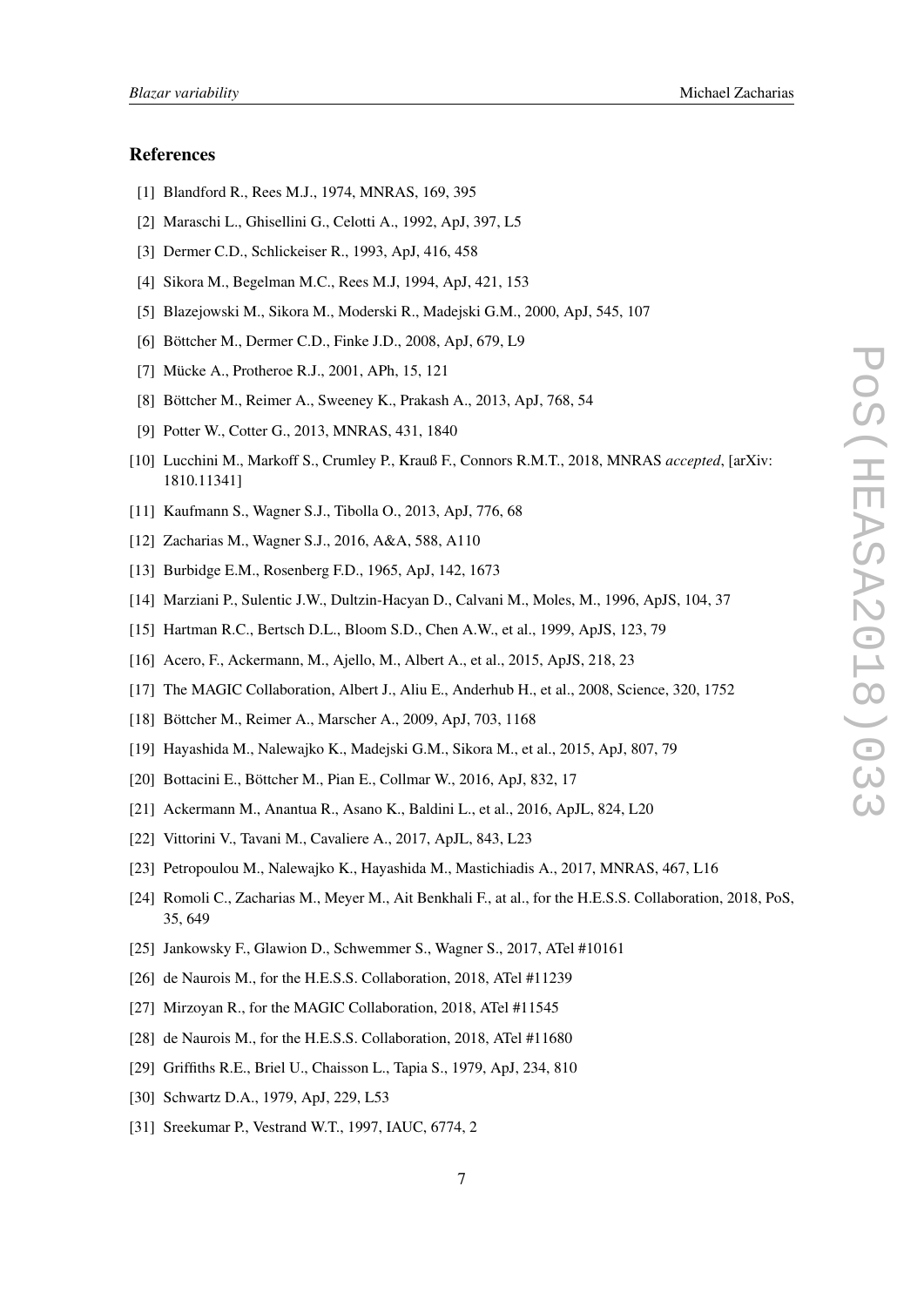- <span id="page-8-0"></span>[32] Zhang Y.H., Treves A., Celotti A., et al., 2002, ApJ, 572, 762
- [33] Chadwick P.M., Lyons K., McComb T.J.L., et al., 1999, Astropart. Phys., 11, 145
- [34] Aharonian F., Akhperjanian A., Beilicke M., et al. (H.E.S.S. Collaboration), 2005a, A&A, 430, 865
- [35] Aharonian F., Akhperjanian A.G., Bazer-Bachi A.R., et al. (H.E.S.S. Collaboration), 2005b, A&A, 442, 895
- [36] Aharonian F., Akhperjanian A.G., Anton G., et al. (H.E.S.S. Collaboration & Fermi-LAT Collaboration), 2009a, ApJ, 696, L150
- [37] Weidinger M., Rüger M., Spanier F., 2010, ASTRA, 6, 1
- [38] Petropoulou M., 2014, A&A, 571, A83
- [39] Reynoso M.M., Romero G.E., Medina M.C., 2012, A&A, 545, A125
- [40] Aharonian F., Akhperjanian A.G., Bazer-Bachi A.R., et al. (H.E.S.S. Collaboration), 2007, ApJ, 664, L71
- [41] Aharonian F., Akhperjanian A.G., Anton G., et al. (H.E.S.S. Collaboration), 2009b, A&A, 502, 749
- [42] Abramowski A., Acero F., Aharonian F., et al. (H.E.S.S. Collaboration), 2012, A&A, 539, A149
- [43] Narayan R., Piran T., 2012, MNRAS, 420, 604
- [44] Abdalla H., Abramowski A., Aharonian F., et al. (H.E.S.S. Collaboration), 2017, A&A, 598, A39
- [45] H.E.S.S. Collaboration, Abramowski, A., Acero, F., et al., 2013, A&A, 554, A107
- [46] Barnacka A., Moderski R., Behera B., Brun P., Wagner S.J., 2014, A&A, 567, A113
- [47] Nalewajko K., Sikora M., Madejski G.M., Exter K., et al., 2012, ApJ, 760, 69
- [48] Saito S., Stawarz L., Tanaka Y.T., Takahashi T., Madejski G., D'Ammando F., 2013, ApJL, 766, L11
- [49] Saito S., Stawarz L., Tanaka Y.T., Takahashi T., Sikora M., Moderski R., 2015, ApJ, 809, 171
- [50] Aleksic J., et al. (MAGIC collaboration), 2014, A&A, 569, A46
- [51] Brown A.M., 2013, MNRAS, 431, 824
- [52] Ahnen M.L., Ansoldi S., Antonelli L.A., et al. (MAGIC collaboration), 2017, A&A, 603, A29
- [53] Zacharias M., Sitarek J., Dominis Prester D., Jankowsky F., at al., for the H.E.S.S. and MAGIC Collaborations, 2017, PoS, 35, 655
- [54] MAGIC Collaboration, Acciari, V. A., Ansoldi, S., et al. 2018, A&A, 619, A159
- [55] Zacharias M., Böttcher M., Jankowsky F., Lenain J.-P., Wagner S., Wierzcholska A., 2019, ApJ, 871, 19
- [56] Larionov V.M., Villata M., Raiteri C.M., et al., 2016, MNRAS, 461, 3047
- [57] Zacharias M., Böttcher M., Jankowsky F., Lenain J.-P., Wagner S., Wierzcholska A., 2017, ApJ, 851, 72
- [58] Bachev R., Popov V., Strigachev A., Semkov E., et al., 2017, MNRAS, 471, 2216
- [59] Shukla A., Mannheim K., Patel S.R., Roy J., et al., 2018, ApJL, 854, L26
- [60] Raiteri C.M., Villata M., Acosta-Pulido J.A., Agudo I., et al., 2017, Nature, 552, 374
- [61] Casadio C., Marscher A.P., Jorstad S.G., Blinov D.A., et al., 2019, A&A, *accepted*, arXiv:1812.02194